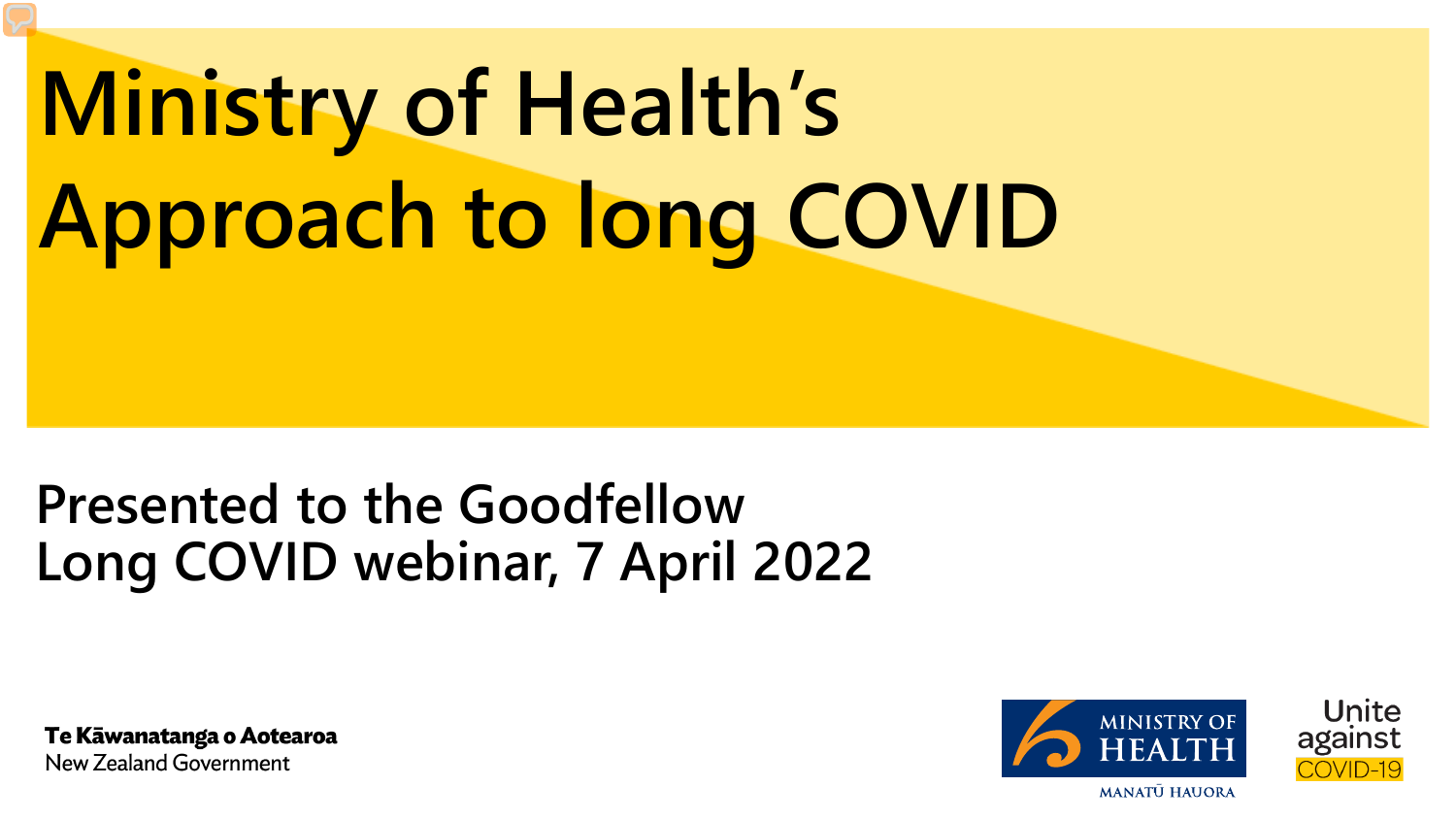# **COVID-19**

## **Long COVID Programme principles**

- giving effect to our obligations under Te Tiriti o Waitangi, including considering the interests and needs of Māori
- ensuring equity, which involves inclusiveness for all communities, particularly those most affected by COVID outbreaks i.e Māori and Pacific
- ensuring equity of access to services and outcomes
- ensuring services are effective, timely and reflects best-practice as the evidence emerges
- ensuring services are patient centred, including patient self-management and digital enablement to support patients with long COVID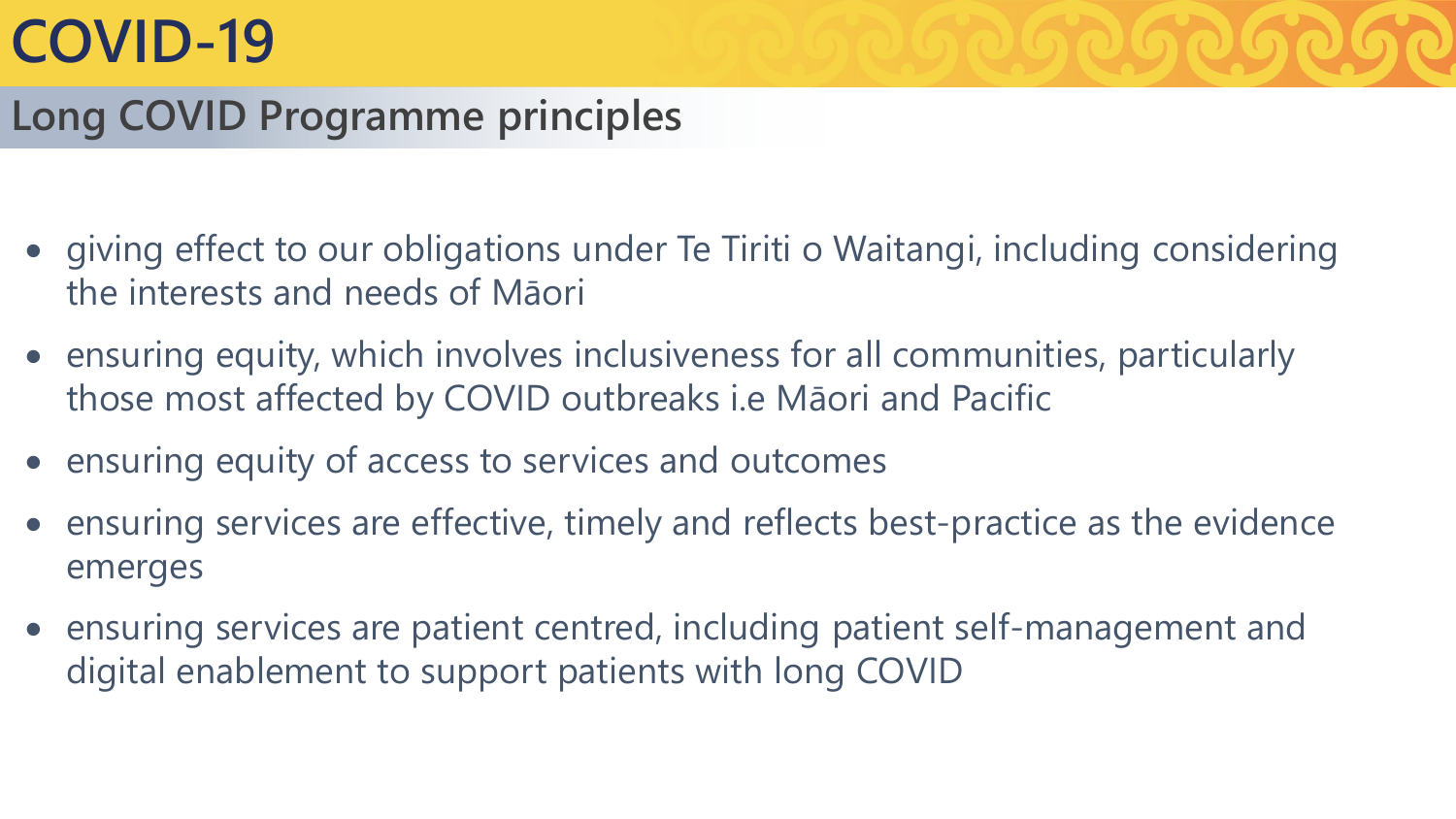# **COVID-19**

# **Long COVID**

## **Long COVID is managed like other long-term conditions:**



Most people with COVID-19 have symptoms lasting up to 2 weeks. Longer-term symptoms after 6 weeks are considered long COVID.

Long COVID symptoms are investigated, treated, and funded in the same way as other long-term conditions.

## **Four workstreams looking at long COVID:**



#### **Change package**

Monitor DHBs with specific services for long COVID to develop a change package for others to use.



#### **Evidence**

Monitor emerging evidence to inform clinical pathways for identifying and managing long COVID.



#### **Advisory group**

Establish an Expert Advisory Group, including people with lived experience, to guide and input into the change package and evidence.



#### **Further research**

Identify research gaps that are particular to Aotearoa New Zealand and how they might be addressed.